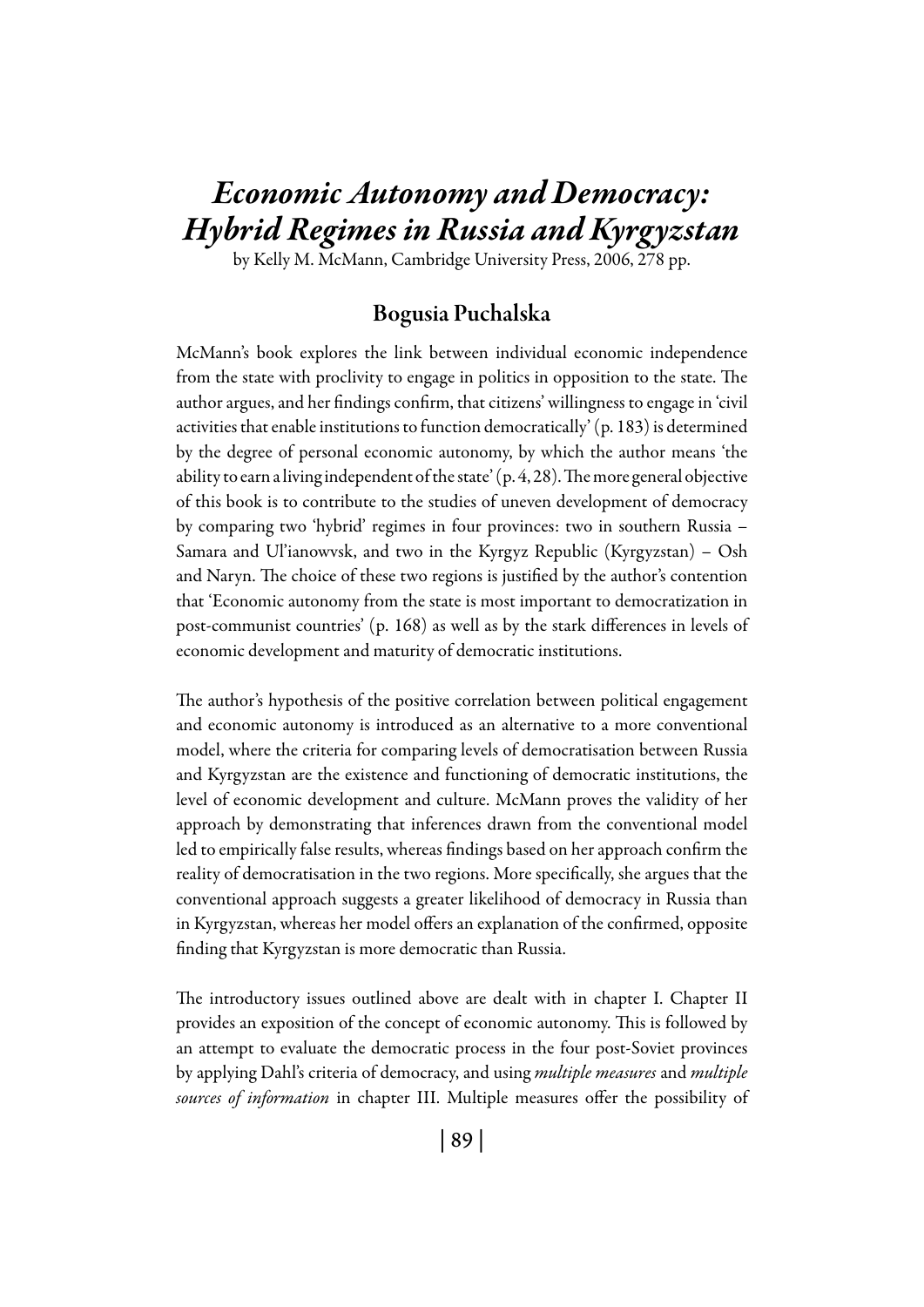#### Democratiya 8 | Spring 2007

capturing the degree and not just the extent of certain phenomena. For instance, participation in democratic institutions can be judged not just by their number, but also by the degree of contestation, which in turn can be related to the frequency of self-censorship and government harassment. The multiple sources of information included printed materials, observational studies and interviews, of which 252 were conducted. This type of qualitative data is useful for providing 'a window into the opinions, fears and everyday lives of average citizens' (p. 68). Given the nature of the data (qualitative, hence less amenable to statistical analysis) it is less clear how McMann arrived at the conclusion that Samara is more democratic than Ul'ianowvsk and that Osh is more democratic than Naryn. Table 3.3 repeats information already contained in the text albeit in a more structured manner, giving the types of measure under investigation and the sources used. However, there is little by way of explaining the meaning of measures such as the independent media or illegal harassment, or degree of self-censorship practiced by the media or the possible types of correlation that can exist between those measures and levels of democracy. It seems that some direct correlations are tacitly assumed in drawing inferences from the data.

Chapter IV links the measures of democracy with the empirical evidence collected by the author. The vivid snapshots of political life of the four regions are probably the most interesting parts of the book, though the author's comments, interspersed with description, do not always succeed in adding anything new, though: 'Electoral periods are typically the busiest time for political parties and movements' (p. 88).

In the remaining part McMann confirms the soundness of her thesis that economic autonomy is a necessary condition for individual involvement in oppositional political activity. She does so using categorical language; 'Without economic autonomy individuals *will not* (my emphasis) engage in the civic activity' (p. 183). Her solution is to make economic autonomy a priority, best achieved through market reforms which would reduce the number of workers dependent on the government. If we follow this logic, the inevitable conclusion will be that facilitating democracy by encouraging individual engagement in political activity will be best achieved by shrinking the public sector to zero.

McMann's argument raises many issues. I will comment on just a handful. The initial assumption that economic autonomy is necessary for people to engage in politics might be true in relation to the case-studies covered in the book, but I doubt if it can be extended much beyond this. Post-communist countries owe their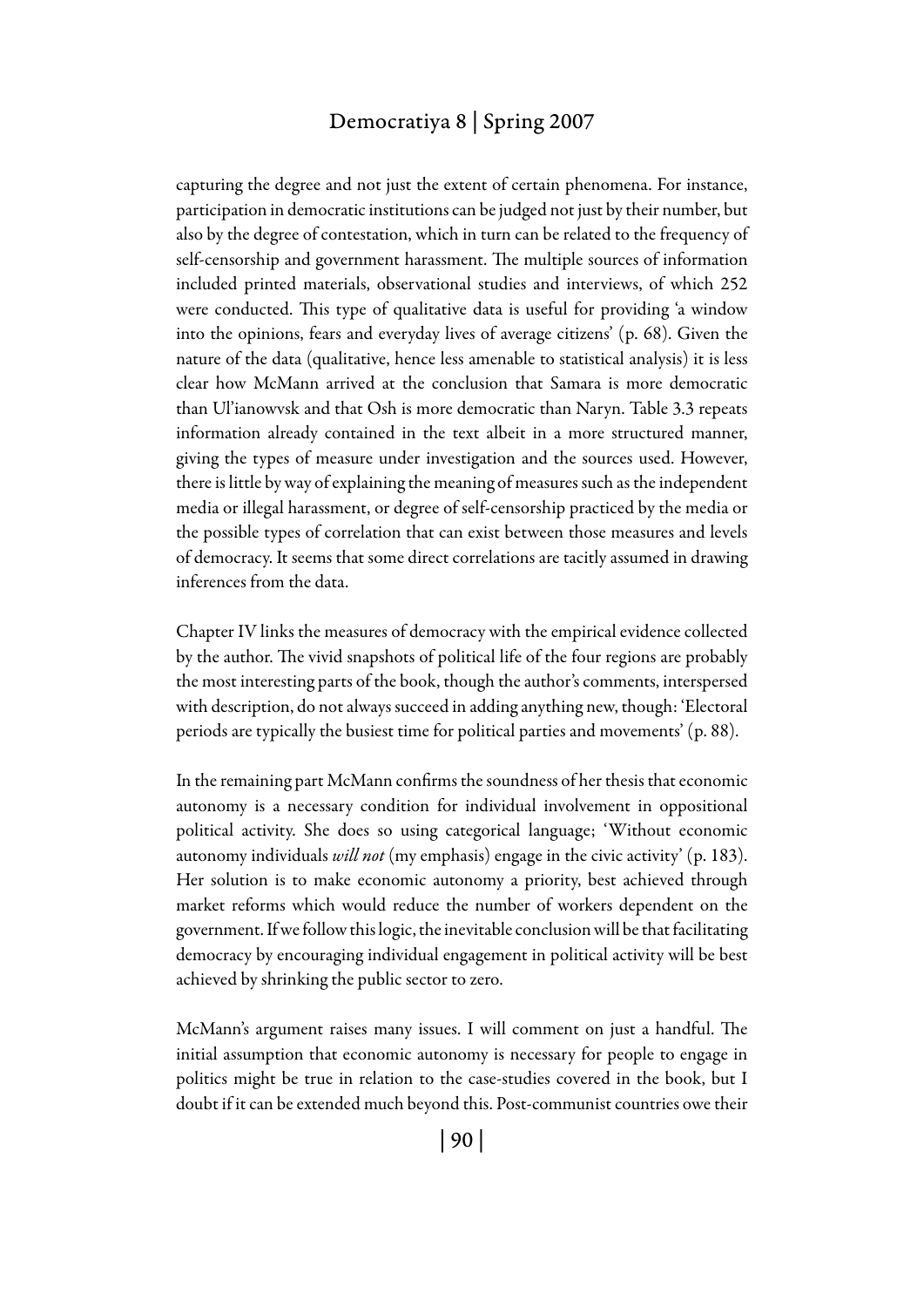#### Puchalska | The Economics of Democratisation

status to millions of people who lacked economic autonomy in the sense suggested by McMann. When they engaged in political activity which led to the downfall of communist regimes their jobs depended on the state as the private sector barely existed, and where it did it was in some ways controlled by the state.

On the other hand, the question should be asked about the degree of economic autonomy (in the sense suggested by McMann) enjoyed by the employees of private companies who are not paid a living wage and, as a result, are subsidised by the state through a system of tax credits and other public support. This is the case in some European countries such as the UK, where such systems of support exist. In postcommunist countries, where such support is either non-existent or weak, people in low-paid jobs in the private sector, with little job security in the context of high unemployment, are left to fend for themselves or emigrate. I can't comment on the willingness to engage in oppositional politics of those groups of people, but I think it can be safely assumed that their priority will be to demand better pay and better working conditions. Yet the unionisation of the private sector in some post-communist countries is very low, hence their most pressing interests cannot be represented. I doubt, therefore, if McMann's model can be helpful in explaining the position of both the underpaid Tesco worker subsidised by the UK state, and the Polish worker earning too little to survive and who has nowhere to turn, neither to the state nor to the trade unions, as they are unofficially banned by the majority of private employers in the post-communist market economies.

In Ch. VI the author claims that the concept of economic autonomy and the model of interaction developed in this book can shed some light on the reasons for the proliferation of hybrid political regimes. Hybrid regimes, to which the four provinces under investigation belong – otherwise known as 'illiberal democracies' or 'electoral democracies' – are problematic since the illusion of democracy that they create fools the international community, and, in turn, leads to people losing their faith in democracy. McMann does not add much new to the existing debates on the problematic nature of hybrid regimes, even though she is right to focus on them. However, the way she goes about explaining what they are is rather simplistic. Missing from her analysis is a wider context and realistic comparison with the so called established democracies such as Britain and the US, which would reveal that not only hybrid regimes are based on '...the false promise to citizens that government leaders will respond to their needs and wishes.' (p. 175). This is a symptom of general crises of democracy and people's diminishing faith in democracy (p. 175) is a more universal experience than McMann admits.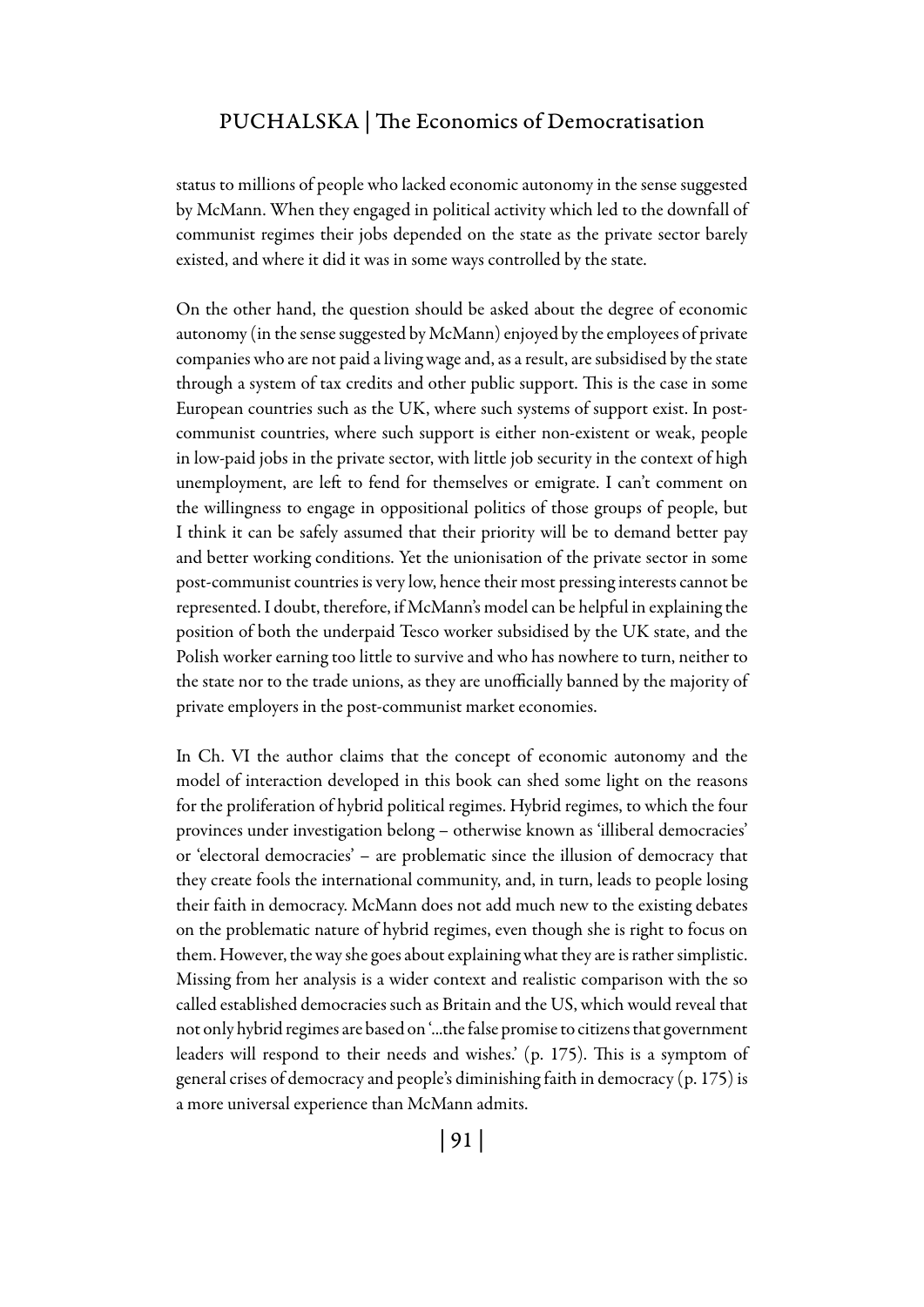#### Democratiya 8 | Spring 2007

This leaves me doubtful about whether the concept of economic autonomy, central to the theoretical framework of this book, is indeed as useful as the author claims in providing insight into democratic developments in some of the post-communist societies. It is questionable whether the link between economy and politics, central to this concept, holds as well in contemporary societies as it did historically, when the largely unregulated private sector was the main source of mass employment. But even in the nineteenth or early twentieth century the private economy operated within the legal and political environment largely regulated by the state. Ever since, the degree of state and international regulation of the economy has increased immeasurably, even if the nature of regulation has changed. Hence, the engaged and at least partly enabling role of the state historically, but more so contemporaneously, seems undeniable. Yet, it is difficult to get a sense of this from McMann's book, which is firmly based within a framework of two polar opposites: the state and private economy, and no less extreme value judgements passed on both. There is hardly a neutral, never mind positive, reference to the state, whereas capitalism and private economic power are portrayed as liberating, enabling forces and the only source of economic autonomy for individuals. Surprisingly there is no reference to Sen's Development as Freedom (1999, OUP) which offers a much richer and more reflective view on the relation between economic development, democratic politics and individual freedom, a concept which can be related to McMann's economic autonomy.

The section entitled 'Capitalism and Democracy' (pp. 2-4) raises the reader's hope for a more balanced approach in statements such as: '...capitalism...both supports and undermines people's capacity to exercise that right [to democratic participation]' (p. 2). But this hope is quashed throughout the book, where the state/local authorities are referred to in an uniformly negative manner, as 'harassing,' 'interfering' or 'punishing' political activists or of threatening to do so. The Kafkaesque reality encountered by the author is one where the authorities fire activists or punish them by '...disconnecting their utilities, ending leases, denying access to equipment...' (p. 28). This grim picture of reality is compounded by the claim that '...in these regions, government punishments are more effective, and thus officials have a greater incentive to employ them' (p. 29).

The private sector, on the other hand, is portrayed as the only possible repository of economic autonomy, a source of democracy, and a liberating force from the state/ local authority oppression. Private businesses are, following McMann, the best guarantors of independence of the media and guardians of freedom of expression.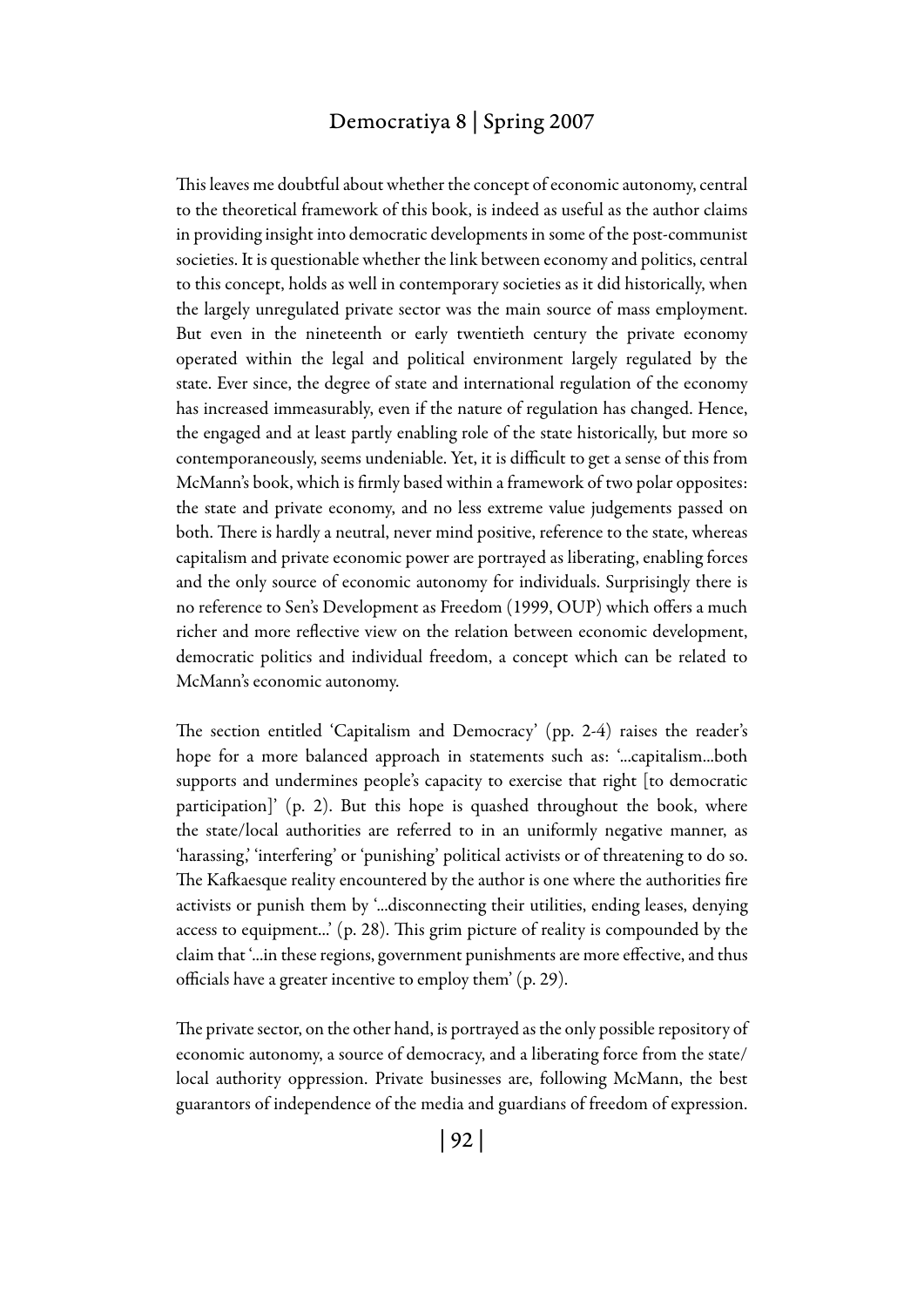#### Puchalska | The Economics of Democratisation

Presumably, even when it costs lives, or when the monopoly of media ownership raises a possibility of other outcomes. Let me illustrate:

After purchasing shares in two newspapers, businesspeople in Samara city of Tol'iatti had one editor beaten and another killed because their staffs refused to work under the new owners. *Nonetheless, on balance, businesses typically serve as a positive counterweight to the government through their backing of activism.* (p. 149) (my italics)

McMann stops short of offering any explanation for the killing, which is a pity as it could have lead her to adopt a more critical perspective on the private ownership and control of the media, including the possibility of bias or corruption. This could also inspire a more balanced reflection on the historical role of capital in the establishment of the democratic right. Although it is useful to note that 'Capitalism has directly contributed to the creation and maintenance of democratic rights' (p. 2), surely the mass struggle against capitalist oppression should be acknowledged here as well. Most social and welfare regulations were the result of the threat of communism and not the benevolent nature of market economy. The total lack of acknowledgement of this confirms the extreme standpoint adopted by the author and undermines, to a considerable degree, the validity of her core argument.

McMann's book does not fare much better when dealing with theories of democracy underpinning the main argument. Inclusion of Churchill's overused comment on democracy ('Democracy is the worst form of government except for all those others that have been tried') or the observation: 'The size of modern democracies necessitates voting for representatives instead of serving in government itself' (p. 54) are examples of many trivial statements. The author enthusiastically endorses large private companies purchasing media and funding political campaigns and presents this as the best bulwark against the malicious power of local authorities. But his is to imagine the motives of such businesses are to bolster democracy by contributing to the pluralism in society and to support the independence of the media. What the author leaves out is the possibility that independence of the media from local or central government will not necessarily mean independence from the moneyed interests of the owner, while the plurality which the business ownership of the media facilitates can be distorted by the pursuit of interests not always aligned with the development of local democracy.